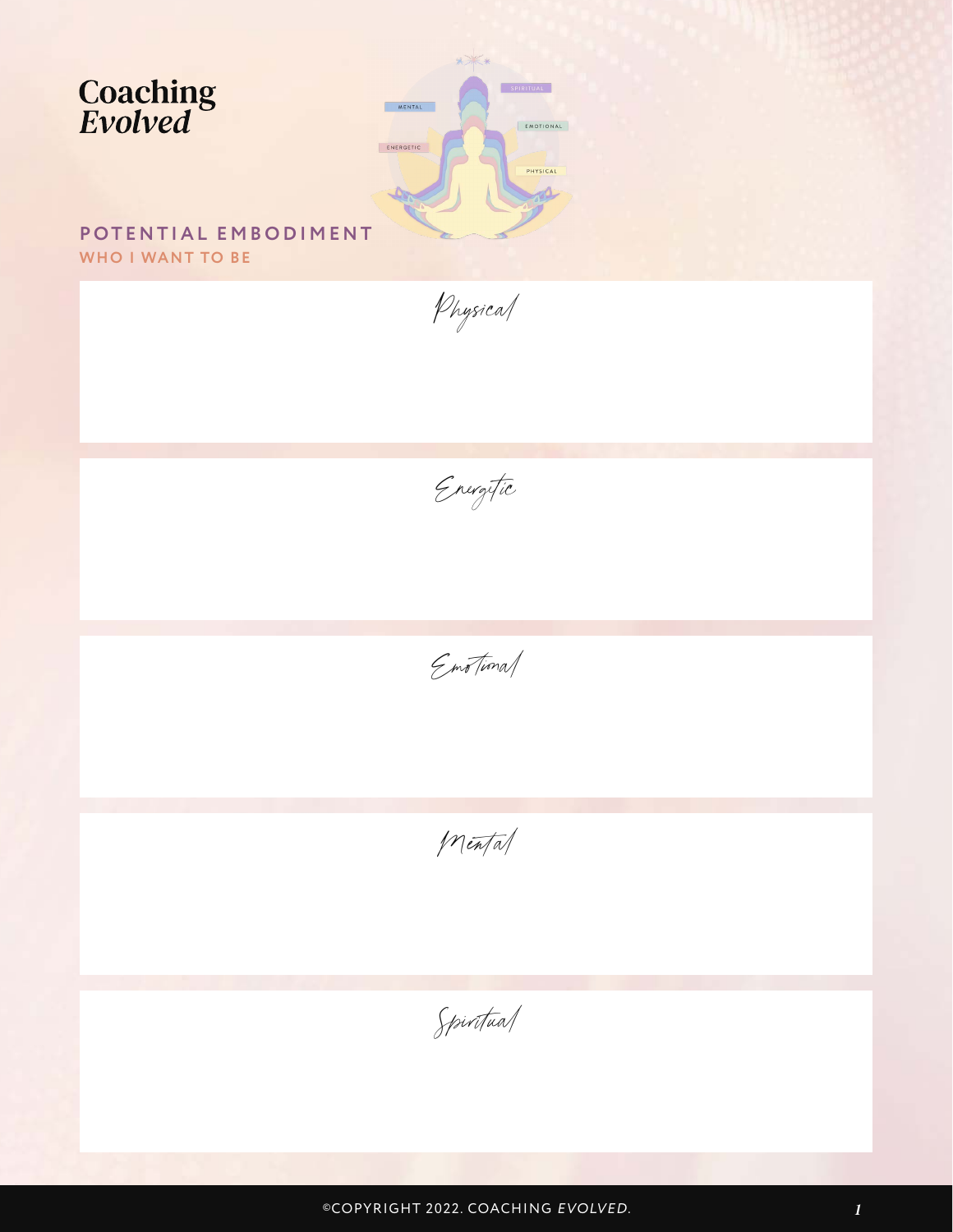## **Coaching**<br>Evolved

Tune into who you want to be, and the Essences of your potential embodiment.

Spend time contemplating the following questions for each Essence to expand your awareness around how to align your present way of being with your desired, potential way of being:

Where do you feel and experience this Essence in your body? What does the quality and texture of this Essence feel like? How does this Essence move? How does this Essence interact in relationships? How does this Essence speak? What does this Essence hear? How does this Essence think? How does this Essence show up to work? To which places does this Essence love going? What does this Essence love to do? What wisdom does this Essence hold?

## **Record your contemplations, answers, and musings on these questions below.**

| <b>ESSENCE:</b> | <b>ESSENCE:</b> | <b>ESSENCE:</b> | <b>ESSENCE:</b> | <b>ESSENCE:</b> |
|-----------------|-----------------|-----------------|-----------------|-----------------|
|                 |                 |                 |                 |                 |
|                 |                 |                 |                 |                 |
|                 |                 |                 |                 |                 |
|                 |                 |                 |                 |                 |
|                 |                 |                 |                 |                 |
|                 |                 |                 |                 |                 |